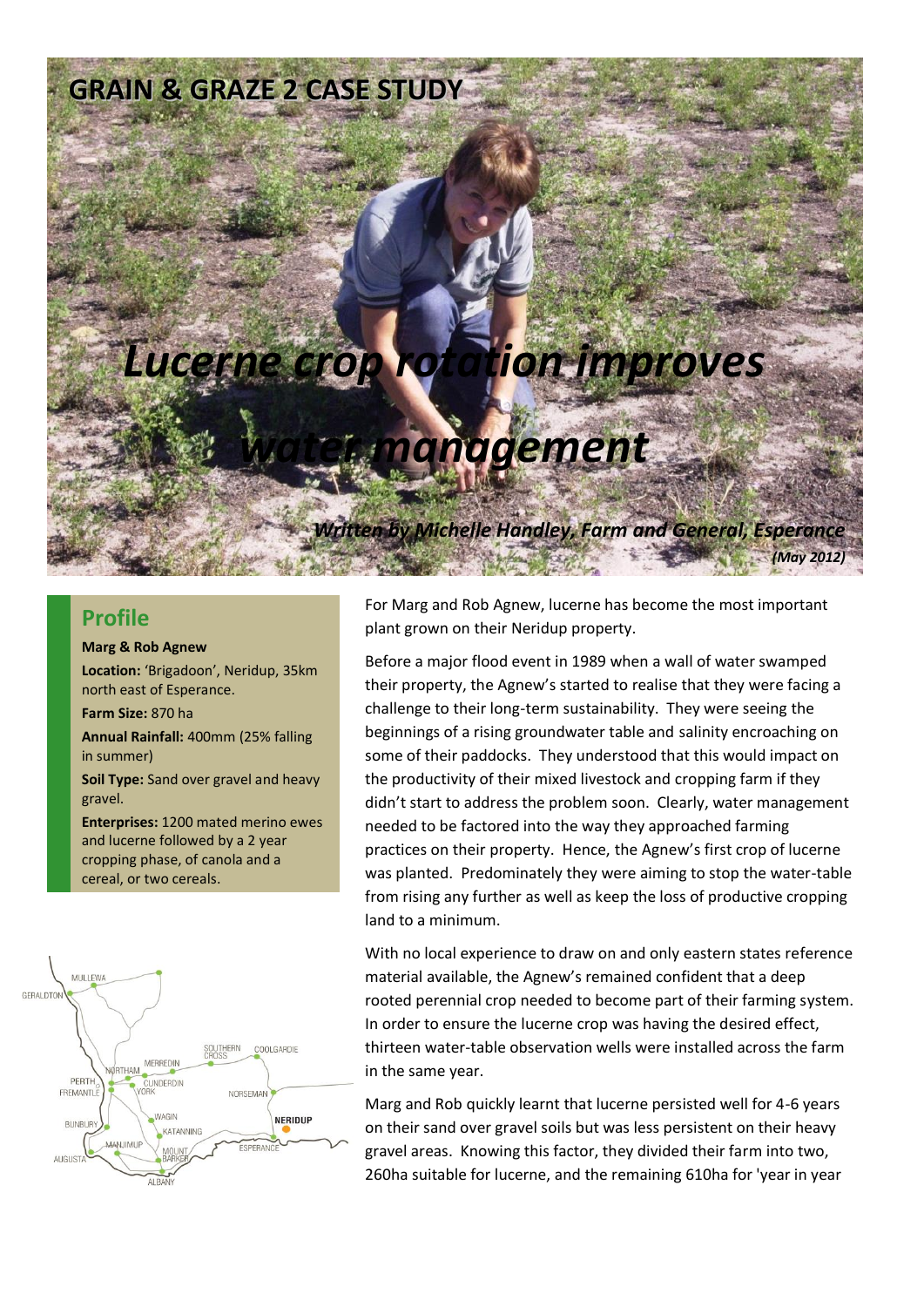out cropping and grazing. They quickly developed a rotation on the 260ha portion that matched the need for replanting of the lucerne.

Currently this rotation remains at a lucerne lifespan of 4-6 years, followed by two years of crop, and then reseeding back to lucerne. At any one time 150-175ha of the 260ha will be growing lucerne. However, the length of the lucerne rotation is never static as the Agnew's will let the declining lucerne plant density tell them when to switch to a two year cropping phase, which normally constitutes canola and a cereal crop, or two cereals.



*ABOVE: A four year old stand of lucerne on "Brigadoon", Neridup.*

Experience has proven to Marg and Rob that a two year cropping break is important for the establishment of a lucerne stand because it helps to reduce the impact of soil-borne root diseases and root colonising insects such as vegetable weevil and small lucerne weevil. The break is also important for the control of broad-leafed weeds such as wild radish and capeweed which are hard to control with chemicals when seeding lucerne. However, observation of surface groundcover and monitoring of the water-table observation wells has demonstrated that, for their property, they should not stretch the cropping phase beyond two years. Without lucerne, low lying depressions quickly show signs of water-logging and surface salinity.

To establish their lucerne, the Agnew's approach it in the same way they would establish any grain crop, with attention paid to soil acidity (pH levels), nutrition, weeds and insects.

In 1989, there was no lime available in Esperance but since a local pit opened in the mid 1990's, lime is now applied at 1.5 to 2 tonnes /ha every four years to maintain subsoil pH between 5 and 6 in CaCl. An NPK (12N, 12P, 8K) compound fertilizer with added zinc and copper is also used for their crops is dispersed at sowing time for the lucerne, superphosphate is applied annually in autumn at 120kg/ha.

In addition, they noticed that as the lucerne stand gets older, potassium deficiency can become evident in times of rapid growth, normally in spring and after grazing. To mitigate this they apply muriate of potash. Peat *Rhizobium* innoculant is always used when establishing and re-establishing lucerne if there is soil moisture at sowing. If conditions are dry at sowing, Alosca granular innoculant is used.

Regular monitoring of the seedling lucerne is vital to identify signs of insect infestations, such as red legged earth mite and blue green aphid, before they can cause significant damage and/or patchy establishment of the lucerne stand.

Marg and Rob consider their lucerne functions as a constant living haystack which means they don't have a big need for handfeeding, particularly during autumn lambing. This contributes to a reduction in the management effort and financial burden that comes with farming in a region with variable summer rainfall, thus helping to drought-proof their property.

However, two significant stock management issues have been learnt over the years when in grazing lucerne. Firstly, to achieve maximum benefits from lucerne an investment in infrastructure is needed to subdivide paddocks into smaller ones to allow shorter grazing periods.

The second issue that has arisen is that during periods of rapid lucerne growth, stock must be supplemented with sufficient roughage to balance the high protein they are consuming. Marg and Rob have found that oaten hay provided on an ad-lib basis is enough to manage this issue.